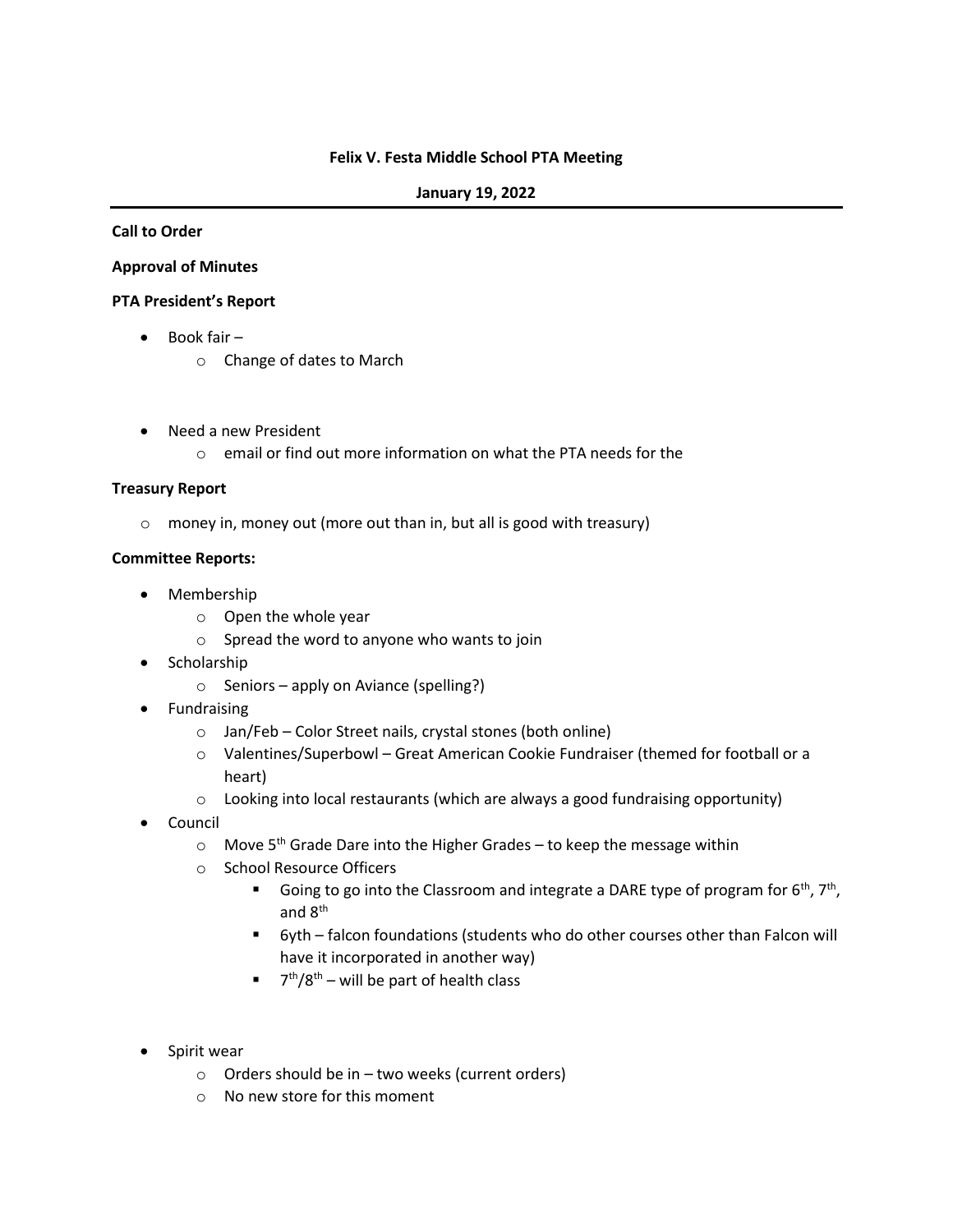- Reflections
	- o Regional Reflections Winners and have moved onto States: Marcus Edmond (Music Composition), Alexandra Fidanza (Visual Arts), and Jacob Scull (Music Composition).

# **New Business/Questions**

- Is All-County happening
	- o First week of feb
	- $\circ$  Senior all county was postponed to 2<sup>nd</sup> week in Feb. (issue with district that was hapnning0
	- o Our all-county is happening as scheduled
- Pictures re-takes
	- o Which one will appear in the yearbook?
		- Automatic or the parent has to choose?
			- Re-take is the one that they use, unless told otherwise
- 8<sup>th</sup> Grade Graduation at Boulder Ticketing
	- o Some information still outstanding

# **FFMS Admin Report (Dr. D. Mitchell and Dr. M. St. John, Principals):**

- DARE- has its own curriculum, SRO integration infusing into FFMS classrooms
	- o Not a DARE curriculum, variety of similar topics (social media, vaping, etc)
- Congrats Reflections winners
- $\bullet$  8<sup>th</sup> grade news email re: moving up ceremony Wed. June 22, 10am, more info TBA
- Panoramic pictures originally for Feb 2<sup>nd</sup> rescheduled (t-shirt backorder) to March 9<sup>th</sup>
- Boulders Day
	- o Activity day at Bounder
	- o Thursday, June 2, 2022
	- o Access to field, possible kick ball tournament
	- o Games in the coordinators
	- o DJ
	- o Food at concessions
	- o Mini golf
	- o Transportation will be provided
	- o Minimal cost if anything
	- o Thanks to Student Council for all of their work
	- Any parent staffing? No 8<sup>th</sup> Grade Staff will attend
- Holliday Staff breakfast was appreciated, thank you!

**Presentations: Navigating Course Flow Charts, Parent Conferences and the Recommendation Process, Part 2 of 2 – no notes required, please see Presentation**

**Deccio's – Mention the FFMS PTA - please mention for a donation to the PTA**